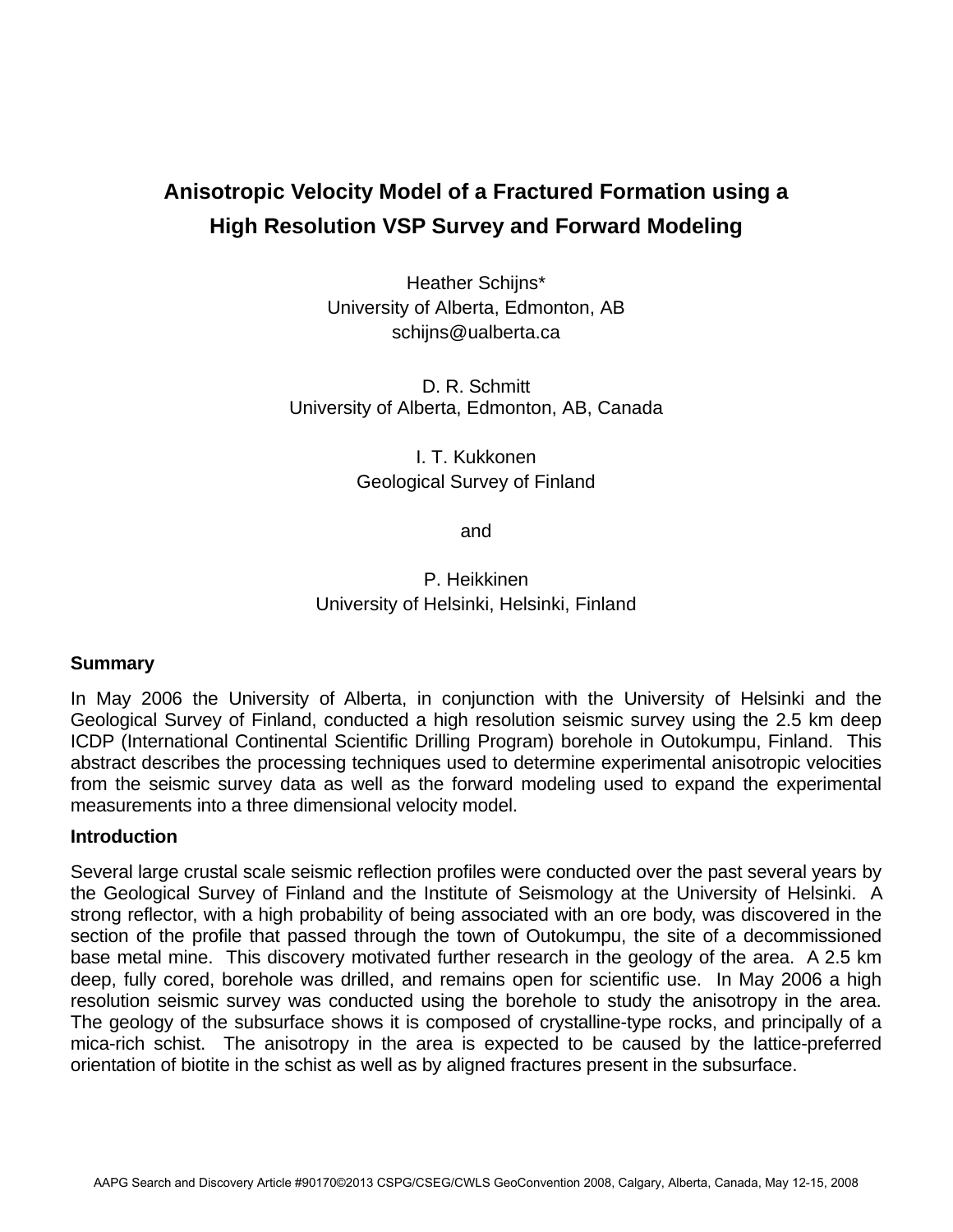## **Method**

The May 2006 survey consisted of a zero offset VSP (vertical seismic profile) with 2 m depth increments, a far offset VSP with 25 m depth increments, a reflection/refraction survey in two azimuthal directions (to the Northeast and Southeast), with the seismic lines intersecting at the borehole, and a set of walk-away VSPs along the two azimuths, with the receiver located at depths of 1000, 1750 and 2500 m. The University of Alberta IVI minivib TM was used as a source, with linear taper 8 s sweeps from 15-250 Hz. Additionally, the Geode acquisition system, the GFZ-Potsdam logging truck and a downhole 3-component geophone package were used in data acquisition.

The walk-away VSP data sets required static corrections due to topographical changes and a heterogeneous near surface. A tomography model of the near surface (fig. 1) was created using travel-time inversion of the refraction data, allowing the walk-away data to be corrected to a datum elevation. Further processing included the removal of 50 Hz harmonic noise, the application of a recti-linear polarization filter in order to increase the signal to noise ratio of the P- and S-waves, and a directional filter to isolate each wave within the data (fig. 2).



Figure 1: Section of the tomography model used to perform static corrections, showing a layer of top soil, a layer of glacial till, and the underlying schist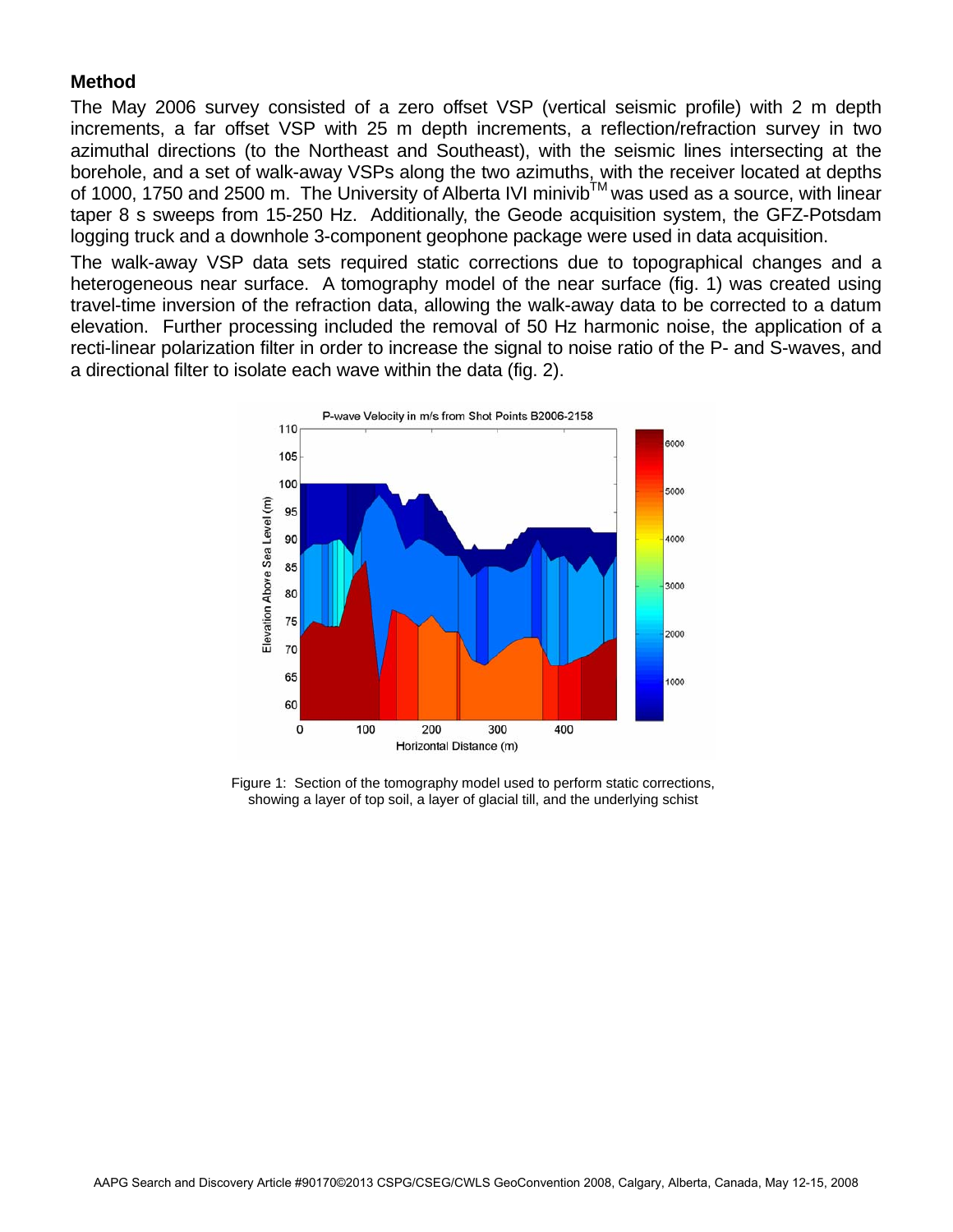

Figure 2: Seismic traces of the Northeastern 1000 m walk-away VSP, in the time-offset domain, before (left) and after static corrections and filtering to enhance the P-wave arrival (right).

After processing, a tau-p transform was used on the walk-away data set (e.g. Kebaili and Schmitt, 1997), allowing the measurement of phase (plane wave) velocity as a function of angle from vertical. These anisotropy measurements showed the anisotropy in the two azimuthal directions, to a maximum angle of ~65° from vertical (fig. 3).



Figure 3: Phase velocity vs phase angle measurements along two different azimuths at the three different depth intervals.

Hudson's model (1981) was used to forward model a transversely isotropic medium with fluid-filled cracks, and these theoretical results were compared with the experimental measurements of anisotropy between a depth of 50-1000 m (fig. 4). Good agreement between the theoretical and experimental measurements indicates that the theoretical model yields accurate velocity measurements for those areas where the experimental measurements are not available.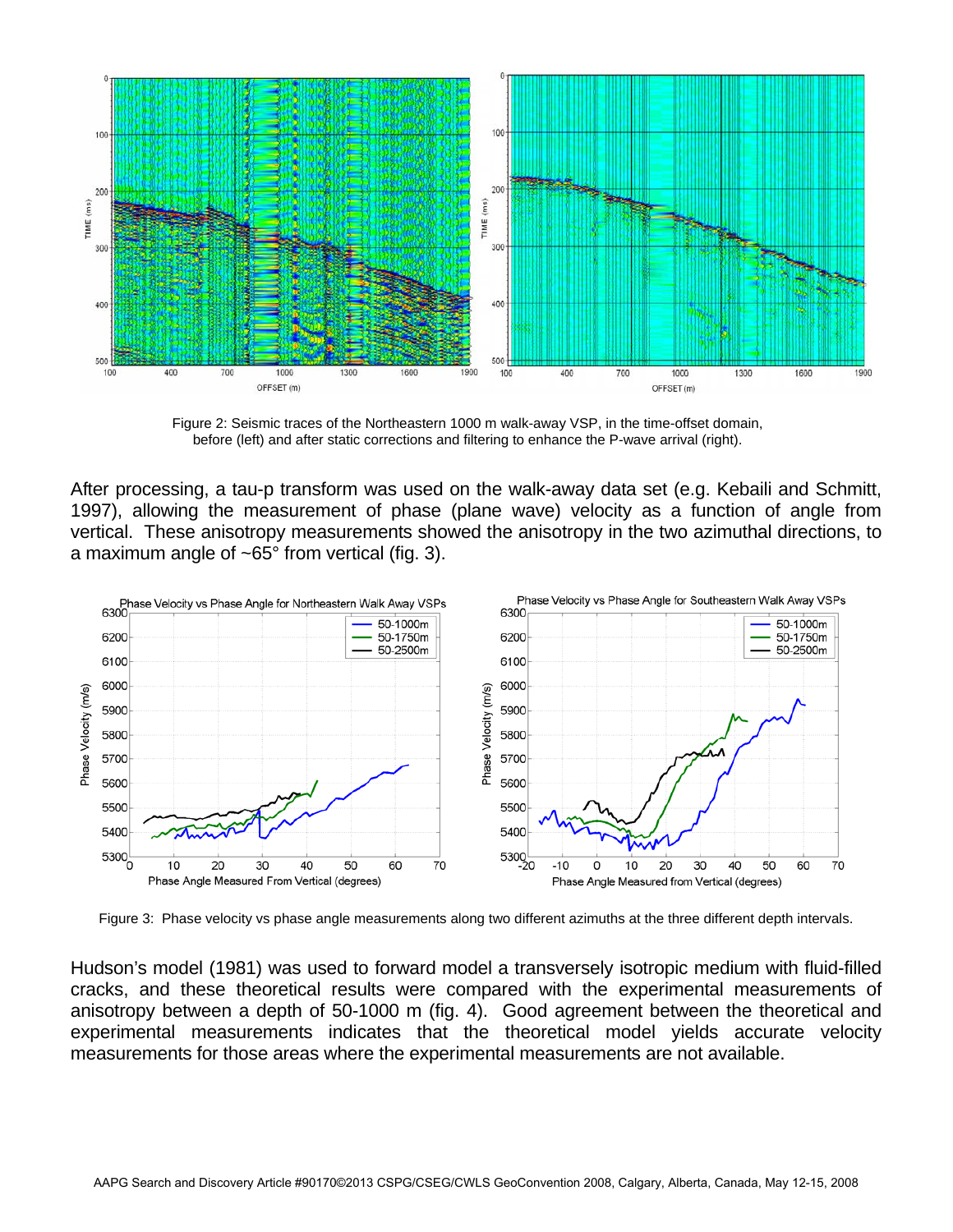

Figure 4: Experimental anisotropy results between 50-1000 m in depth along both azimuths, and the theoretical model results along the same azimuths.

## **Conclusions**

The strongest anisotropy is observed in the 1000 and 1750 m walk-away VSPs in the Southeastern direction. Significantly less anisotropy is observed in the 2500 m walk-away VSP, most likely due to a change in geology that includes increasing amounts of pegmatitic granite. The reduced anisotropy observed in the Northeastern direction is most likely a result of the orientation of the stress fields, and therefore of the fractures present. This conclusion is confirmed through the theoretical model.

Good agreement is reached between the theoretical model and the experimental results for the Pwave velocities, allowing velocity predictions for additional angles and azimuths that were not measured by the walk-away VSPs. The theoretical model predicts the foliation plane of the schist to be nearly horizontal, which correlates with the known geology of the area, perturbed with a crack density of 0.063 and the cracks aligned in a plane with strike S87°E and dip 35°. The uncracked schist shows intrinsic anisotropy, with a theoretical minimum P-wave velocity of 5650 m/s and a maximum of 6050 m/s; the addition of cracks to the schist contributes the remaining anisotropy.

Future work will include attempts to determine accurate S-wave velocities from the walk-away VSP data sets in order to further refine the theoretical model. We hope to soon obtain the corresponding borehole image logs to obtain further information on in situ fractures and their orientation for direct comparison, or inclusion into, the current seismic anisotropy model.